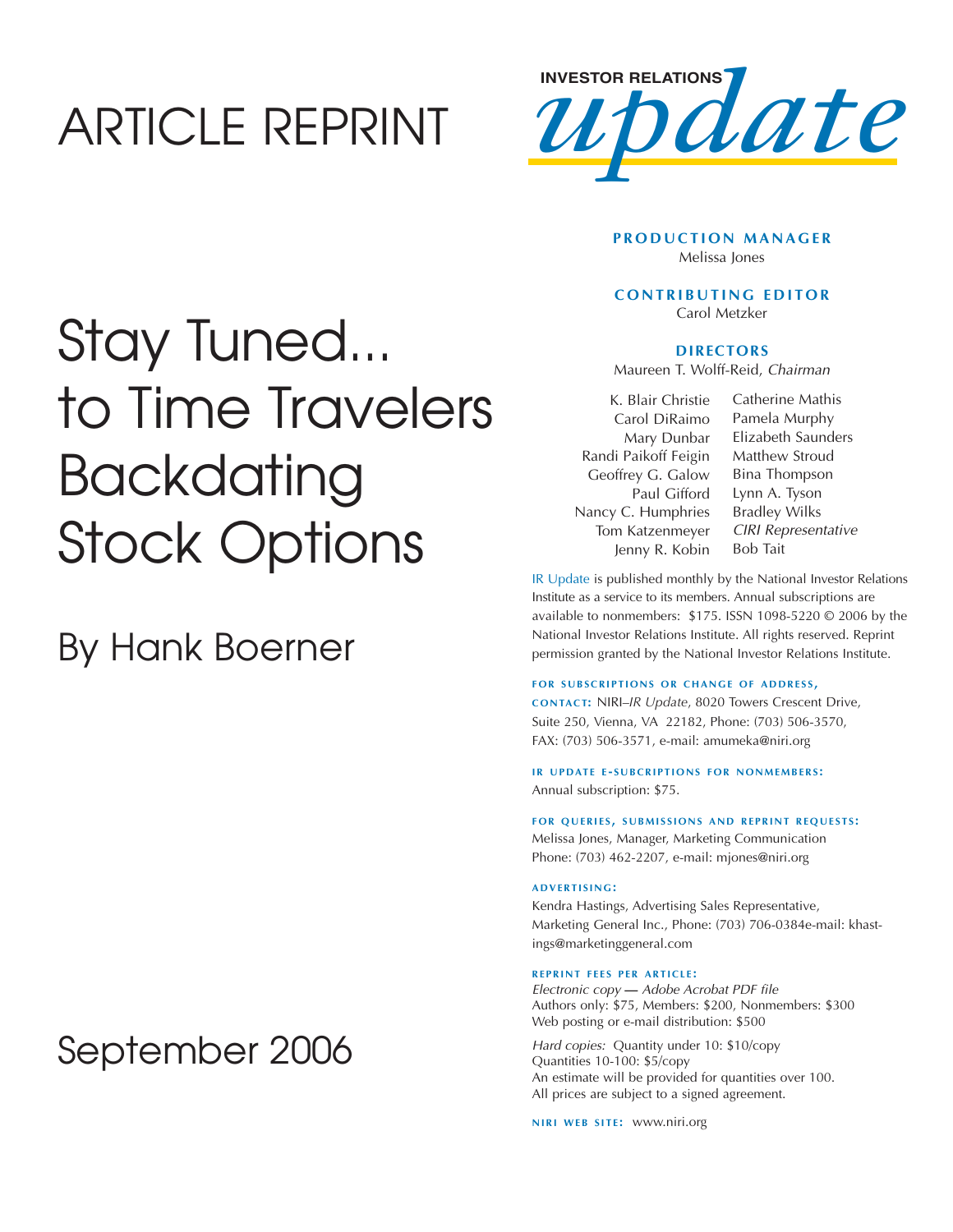### **HANK BOERNER'S STAY TUNED**



### **BY HANK BOERNER**

TIME TRAVEL: WE'RE ALL FASCINATED WITH<br>the fantasy of being able to travel<br>through time. Imagine whisking<br>back in time to correct mistakes or fast-forthe fantasy of being able to travel through time. Imagine whisking warding to 2026 to watch events in your life. In the 1985 movie "Back to the Future," slacker teen Marty McFly (Michael J. Fox) is transported back to 1955 in a dilapidated DeLorean time machine by mad scientist Doc Brown. Of course, this is all fiction. Or is it?

According to prosecutors and corporate governance experts, more than 100 public company CEOs and boards may have figured out a form of time travel with huge financial windfalls for the lucky CEO travelers — and no fancy machines were needed. With the scratch of a pen, hundreds of millions of dollars were allegedly shifted around in time. This is fraud, says the Securities and Exchange Commission, if that information is improperly disclosed or accounted for — or not disclosed at all.

This is the practice of backdating lucrative executive stock options — the latest corporate scandal that began with a November 2005 *Wall Street Journal* story and has gathered momentum ever since. Here are the basic facts as reported by end of summer 2006:

◆ Professor Erik Lie, an academic at the University of Iowa's Tippie College of Business, published a journal paper in May 2005 in Management Science expressing the view that company boards were approving stock options for senior executives that were intended to be pay-for-performance but were more about deliberate manipulation of grants to maximize rewards for CEOs. In his summary, Professor Lie said: "This study documents [that] the abnormal stock returns are negative before unscheduled executive option awards and positive afterward. … Predicted returns are abnormally low before the awards and abnormally higher afterward. Unless executives possess an extraordinary ability to forecast the future … the results suggest [at least some of the awards] are timed retroactively. …"

By shifting grants to dates when the share price of the grant was most favorable (back to a lower-priced day), the executives enjoyed more profits. By not disclosing these facts, the companies (and individuals involved) may have subjected their companies and themselves to accounting, tax and criminal fraud consequences.

*The Wall Street Journal* picked up the professor's study and made it front-page news last March. The SEC also tuned in and began investigating a small number of companies (as a first step).

The logic of the Lie study — "On the Timing of CEO Stock Option Awards" — was simple: Looking at reams of data for

5,977 CEO stock options from 1992 through 2002, he determined that 1,688 were "unscheduled" and 1,426 "scheduled." "Abnormal" stock returns occurred



*Hank Boerner*

around both types but were much more pronounced around the former, indicating manipulation of grants by boards and some CEOs.

*The Wall Street Journal* editors saw the results as proof of a contrived "perfect payday" for certain CEOs and has since kept up a drumbeat of coverage around the theme of "companies under scrutiny for options," including publishing online an "Options Scorecard" with details about specific companies. The SEC began immediate investigations into at least a half dozen companies. Federal prosecutors weighed in. Grand juries are investigating, and companies are disclosing they are under the microscope. Other media sniffed a scandal and began their own enterprising coverage.

### **The SOX Effect**

With passage of the Sarbanes-Oxley in July 2002 came a wide range of corporate governance reforms, including new rules for more than 6,000 listed companies on the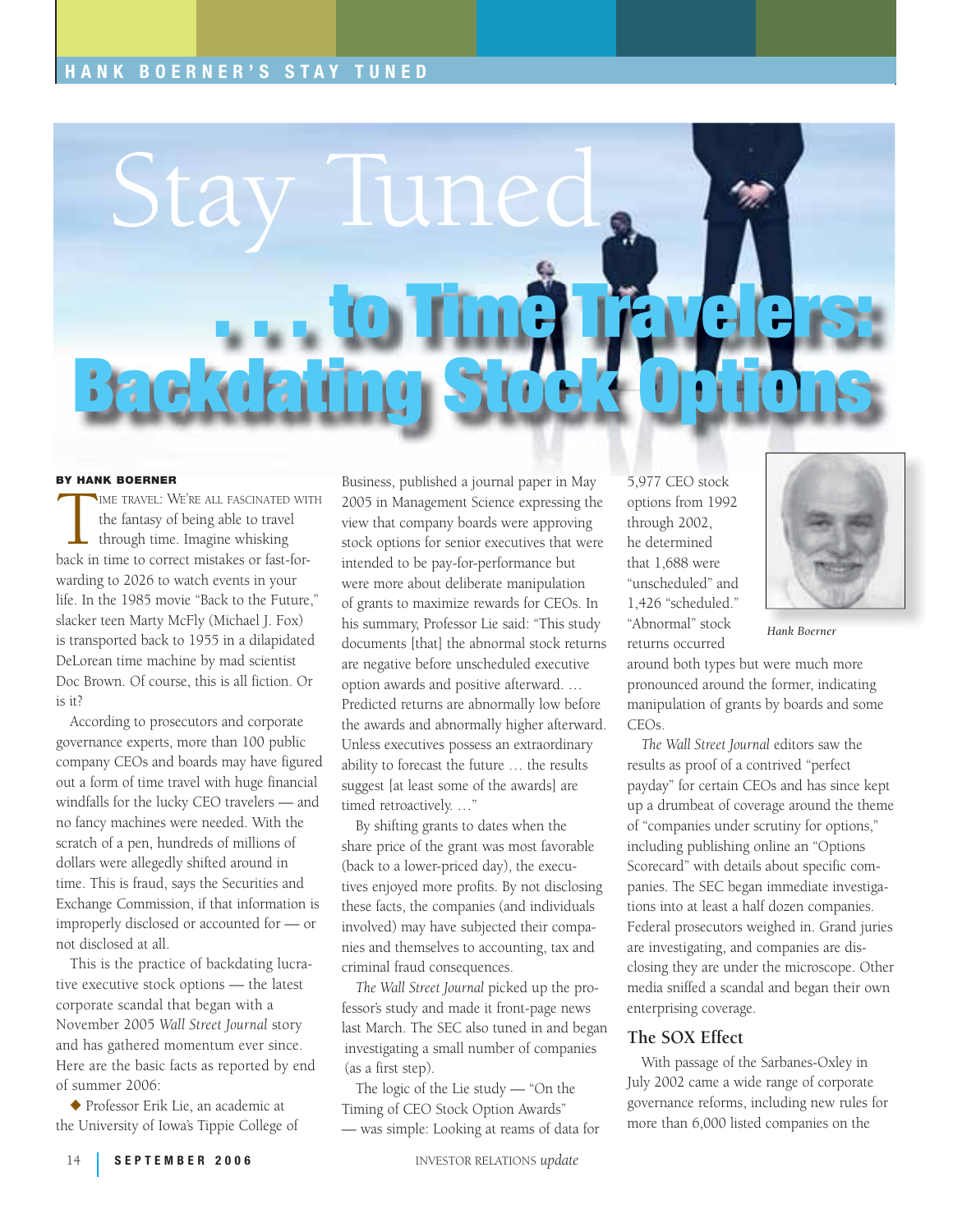NYSE and Nasdaq exchanges that required corporate disclosure of stock option grants within 48 hours of board action.

As the media coverage of the initial backdating issue broadened, Professor Lie and colleague Professor Randall Heron were completing another peer-reviewed study, to be published in the *Journal of Financial Economics*. In an unusual step, the professors first posted the study to a University of Iowa Web site *[\(www.biz.](http://www.biz.uiowa.edu/faculty/elie/research.asp) [uiowa.edu/faculty/elie/research.asp\)](http://www.biz.uiowa.edu/faculty/elie/research.asp)*.

This second study, "Does backdating explain the stock price pattern around executive stock option grants?", looked at 48 hour filing data in the Thomson Financial Insiders Filings database — all public information in SEC forms 3, 4, 5 and 144, filed from Aug. 29, 2002, to Nov. 30, 2004 — and this is what it found:

◆ When option grants were required to be disclosed within 48 hours, there was no immediate increase in the value of the grant. Lie's original suspicions seemed to be verified. (The pair looked at 39,888 stock option grants at 7,774 companies.)

◆ Before Aug. 29, 2002, when the SEC approved the 48-hour disclosure rule, up to 30 percent of publicly traded companies were backdating unscheduled grants; after Aug. 29, the number declined to 10 percent.

Since then media coverage has intensified; so has regulator and prosecutor interest. As this goes to print, the SEC has brought criminal action against one company for backdating and

is reportedly looking into the activities of 100 more, and "hundreds of companies," said *The Economist,* "are quietly conducting internal inquiries to see whether their option-granting processes were up to scratch." Some, such as Apple, Microsoft and Home Depot, are conducting internal investigations and proactively contacting the SEC if anything is amiss.

The SEC does not prosecute in criminal cases; they are turned over to the U.S. Department of Justice. In July the DOJ announced the formation of a "stock options backdating task force" that will investigate individuals and companies that may have deliberately backdated stock options with the intent to defraud.

The task force is under the direction of U.S. Attorney Kevin Ryan, who explained: "We will investigate whether individuals and companies may have deliberately backdated stock options with intent to defraud. We will evaluate the facts of each case and will bring criminal charges when appropriate." Media reports indicated more than 50, and perhaps as many as 100, companies may be under investigation by federal government agencies.

**STAY TUNED** ... to the spreading stain of the options backdating "scandal." The actions to come will include high-profile criminal prosecutions, dramatic print headlines, biting comments from TV talking heads about more errant corporate

*continued on page 17*